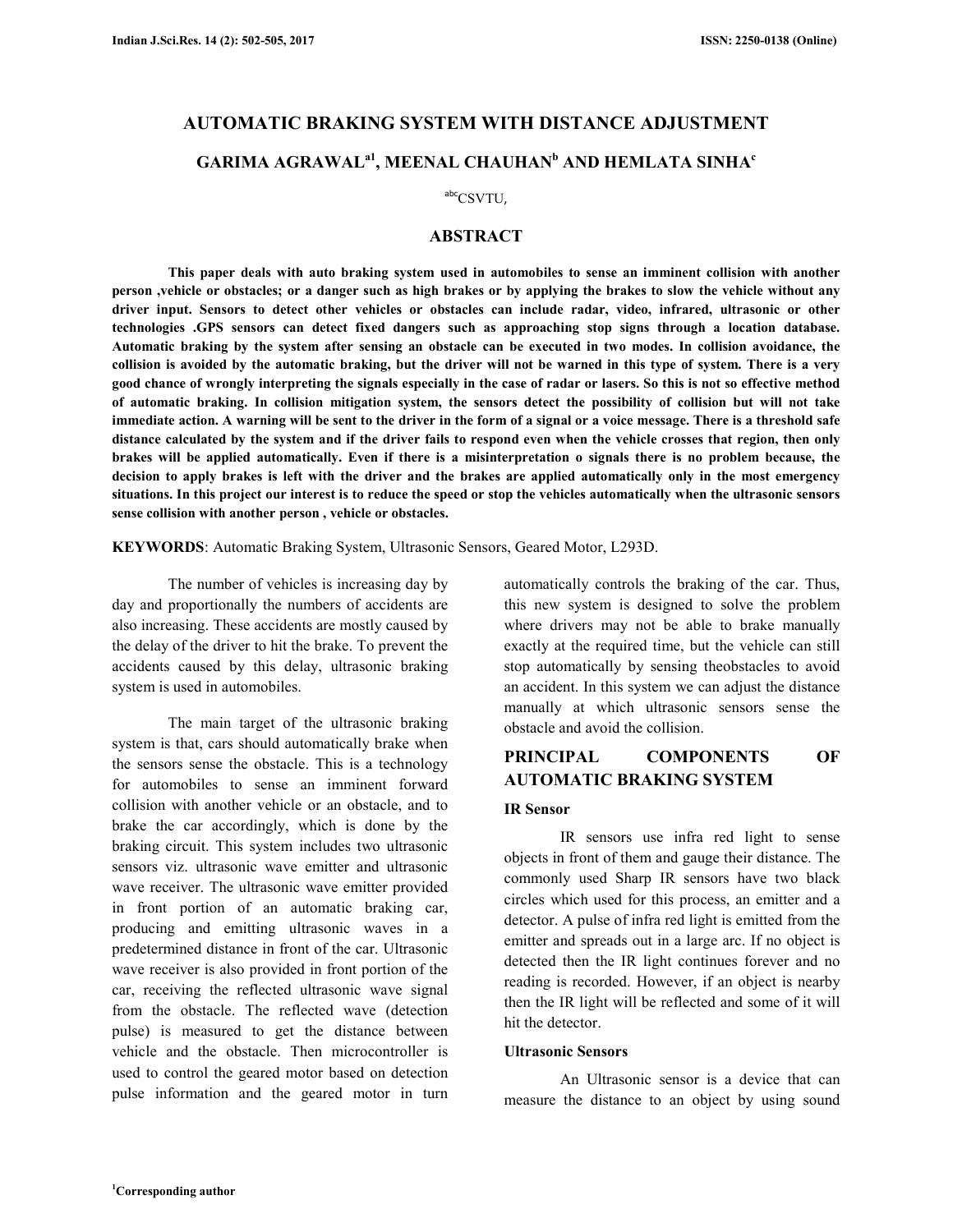waves. It measures distance by sending out a sound wave at a specific frequency and listening for that sound wave to bounce back. By recording the elapsed time between the sound wave being generated and the sound wave bouncing back, it is possible to calculate the distance between the sonar sensor and the object. These sensors are of two types: is. It measures distance by sending out a sound<br>
e at a specific frequency and listening for that<br>
d wave to bounce back. By recording the elapsed<br>
between the sound wave between sonar generated and<br>
sound wave bouncing ba

#### **Ultrasonic Transmitter**

Before transmitting the ultrasonic wave, transducer is used to generate the ultrasonic waves. The transducer is given a signal to intermittently produce ultrasonic waves. After that the ultrasonic transmitter sends the waves at a predetermined distance frontward. The maximum range for which obstacle can be detected depends on the range of ultrasonic sensors used. is ansducer is given a signal to intermittently<br>itter sends the waves at a predetermined<br>titer sends the waves at a predetermined<br>e frontward. The maximum range for which<br>le can be detected depends on the range of<br>nic sens

#### **Ultrasonic Receiver**

If the ultrasonic wave detects the obstacle, it will produce a reflected wave. An ultrasonic receiver is used for receiving the ultrasonic waves reflected from the obstacle. The received ultrasonic wave is from the obstacle. The received ultrasonic wave is converted into a reception signal with the help of a transducer. The signal is amplified by an amplifier (operational amplifier). The amplified signal is compared with the reference signal, to detect components in amplified signal due to obstacles on the road.



#### **Microcontroller**

In this project we have used At89S52 microcontroller. It is low-power, high-performance CMOS 8-bit Atmel microcontroller. It has an on chip 8kb flash memory. The microcontroller controls the working of geared motor according to signals it receives from ultrasonic sensors.

#### **LM358**

where it is a to some this is a small in the lattice is an 8 pin, low power dual the lattice spectra in the lattice spectra of the lattice spectra of the control of the spectra of the control of the control of the particle operational amplifier integrated circuit. It is used in detector circuits. It comprises of two operational detector circuits. It comprises of two operational amplifier. An operational amplifier, usually referred to as op-amp, is a high gain voltage amplifier with differential inputs and a single output. The amplifier's differential inputs consist of an inverting input and a non-inverting input. The op-amp amplifies only the difference in the voltage between the two inputs called the 'differential input voltage'. The output voltage of the op-amp is controlled by The output voltage of the op-amp is controlled by feeding a fraction of output signal back to the inverting input. The LM358 is an 8 pin, low power dual amp, is a high gain voltage amplifier with<br>al inputs and a single output. The<br>'s differential inputs consist of an inverting

### **L293D**

L293D is a typical Motor Driver IC which allows DC motor to drive on either direction. L293D is a 16-pin IC which can control a set of two DC L293D is a typical Motor Driver IC which<br>allows DC motor to drive on either direction. L293D<br>is a 16-pin IC which can control a set of two DC<br>motors simultaneously in any direction. It means that you can control two DC motor with a single L293D L293D IC. In this project it is used to control two geared motor . Thus with help of motor driver IC we rotate the motor in either direction.

#### **Geared Motor**

A gear motor is a specific type of electrical motor that is designed to produce high torque while maintaining a low horsepower, or low speed, motor output. The operating voltage of the geared motor used in this project is 12 volt.

## **PROPOSED SYSTEM**



There aren't technologies to prevent accidents. But they have introduced sensors that would detect any obstacles. Besides this it also gives an alert to the driver. In this work we are enhancing the existing work by introducing automatic brakes the existing work by introducing automatic brakes<br>with distance adjustment, which would get its input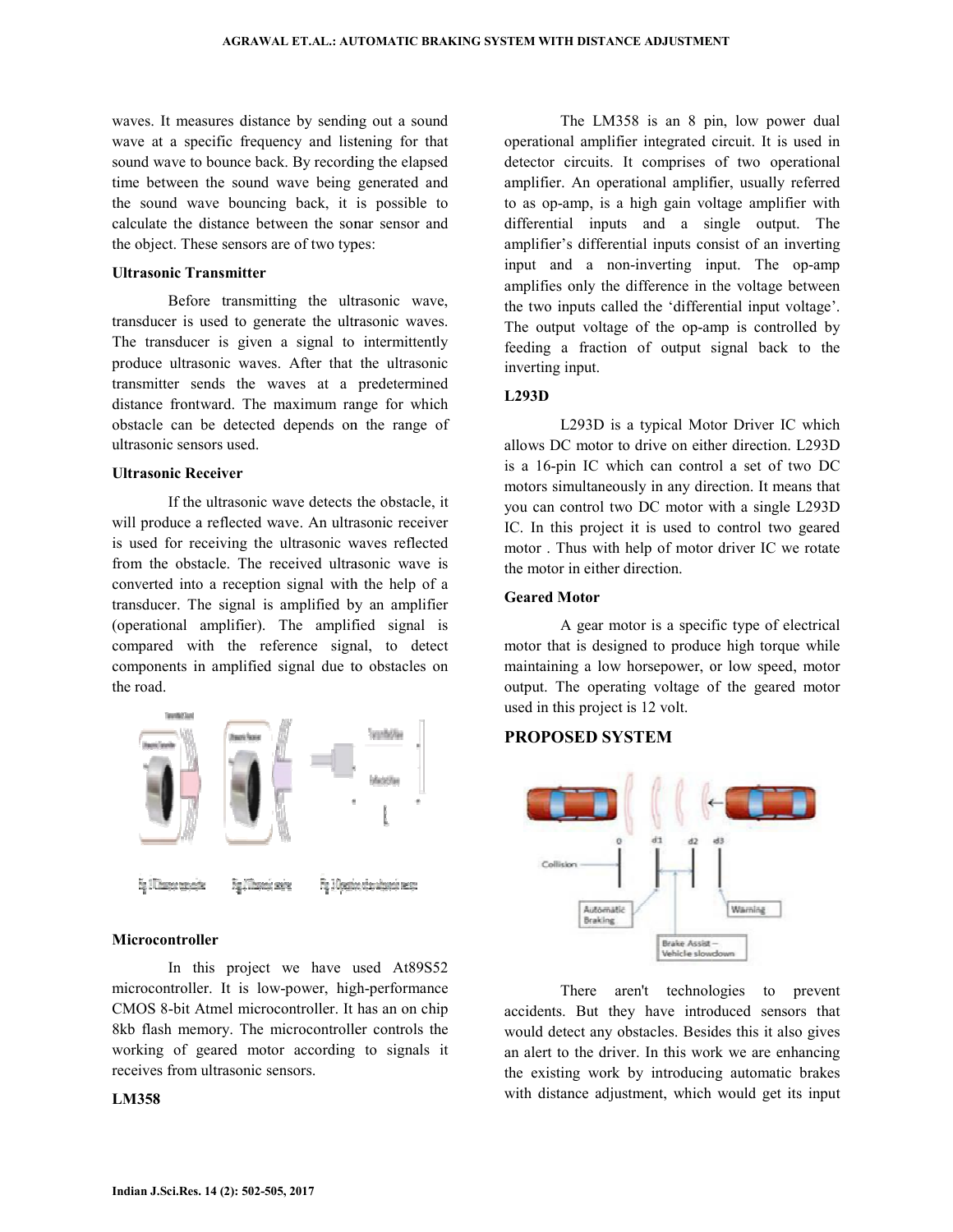from the sensors, which will then apply the brakes from the sensors, which will then apply the brakes and prevent from collisions. This design is included with microcontroller, Ultrasonic Transmitter, Receiver, Signal conditioning unit, Driver Circuit and Mechanical arrangement. The oscillator circuit generate frequency signal continiously. It is transmitted through ultrasonic transmitter. The ultrasonic receiver is used to receive the reflected wave due to in front of the vehicle. When the adjusted distance is reached then it will warn the driver and start applying brakes. This distance can be changed according to the traffic or according to the convinence of the driver. Once the obstacle is detected the reflector will reflect the ultrasonic waves. An ultrasonic receiver receive the ultrasonic convinence of the driver. Once the obstacle is detected the reflector will reflect the ultrasonic waves. An ultrasonic receiver receive the ultrasonic waves, reflected from the road surface to generate a receptionsignal. There is ultrasonic transducer that will transform back the sound wave to electrical energy. This signal amplified by an amplifier. The amplified signal is compared with reference signal to detect components in the amplified signal due to obstacles on the road surface. This allows the ultrasonic sensor to examine the existence of vehicles. Once this is complete the sensors give an alarm as to an obstacle detected. The processed signal will be send to the braking circuit. It also include infrared sensor in the back side of the vehicle. This sensor when detect any object while making the vehicle back then the buzzer start beep sound by making alert t othe driver. Simliar,is applicable for both right turn aswell as left turn of the vehicle.This is able to detect incidents where the speed relative to this and the distance between the target and the host suggests here that a collision is impending. At the braking circuit, brake pressures are applied here automatically. This provides maximum brake boost instantly as soon as the driver engages the brakes. This system is recognised as Automatic Braking System and it ensures full reduction in speed. The automatic braking system plays a major role in this and it is the highest escalation step for a very safety system to immediately respond to a critical incident. I arrangement. The oscillator circuit<br>
frequency signal continiously. It is<br>
through ultrasonic transmitter. The<br>
receiver is used to receive the reflected wave due to in front of the vehicle. When the adjusted distance is reached then it will warn the driver and start applying brakes. This distance can be nation back the sound wave to electrical<br>This signal amplified by an amplifier. The<br>d signal is compared with reference signal to<br>omponents in the amplified signal due to<br>s on the road surface. This allows the<br>c sensor to In the back then the buzzer start beep sound by the back then the buzzer start beep sound by the alert t othe driver. Similiar, is applicable for right turn as well as left turn of the vehicle. This braking circuit, brake pressures are applied here<br>automatically. This provides maximum brake boost<br>instantly as soon as the driver engages the brakes.<br>This system is recognised as Automatic Braking<br>System and it ensures fu text end the relations when the main part is the build are entired to interest in the main part is the secure of the main part is the controller (AT99532). Remote provides input<br>eves credicted riom the road surface to gene

#### **BLOCK DIAGRAM**

The scope of this work is to develop a safety braking system in vehicles using ultrasonic sensor and to design a vehicle with less human attention. Currently in vehicles.



microcontroller (AT89S52). Remote provides input In block diagram, the main part is the microcontroller (AT89S52). Remote provides input to the controller and is basically used to adjust the distance according to suitability of vehicle driver. As the distance is adjusted, ultasonic sensor starts to generate frequency and check for the adjusted generate frequency and check for the adjusted distance and allow controller to operate accordingly. For this buzzer is connected to controller to produce beep sound. The rotation of the tyre is done by using gear motors for which motor driver is used. gear motors for which motor driver is used.<br>According to motor driver the direction of the tyre is decided weather to move forward, backward, right or left.

#### **ALGORITHM STEPS**

- Set the minimum distance up to which the obstacle or vehicles must be detected. weather to move forward, backward, right<br>**RITHM STEPS**<br>the minimum distance up to which<br>acle or vehicles must be detected.<br>e until no other vehicles reaches near you.
- Drive until no other vehicles reaches near you.
- Measure the distance of the obstacle from your vehicle.
- If distance is less than or equal to the assigned distance, then apply brakes, otherwise, continue driving.

#### **ACKNOWLEDGEMENT**

 The authors would like to thank the department of Electronics and Telecommunication Engineering of Shri Shankaracharya Institute of Professional Management and Technology for providing the oppportunity and supplying the necessary materials to carry out the research work. In additoin to this the authors would also like to thank Mrs. Hemlata Sinha, H.o.D. Deptt. of Electronics and Telecommunication Engineering for her guidence Telecommunication Engineering for her guidend support through out the development period. distance of the obstacle from your<br>
the is less than or equal to the assigned<br>
then apply brakes, otherwise, continue<br> **EDGEMENT**<br>
authors would like to thank the<br>
Electronics and Telecommunication<br>
of Shri Shankaracharya